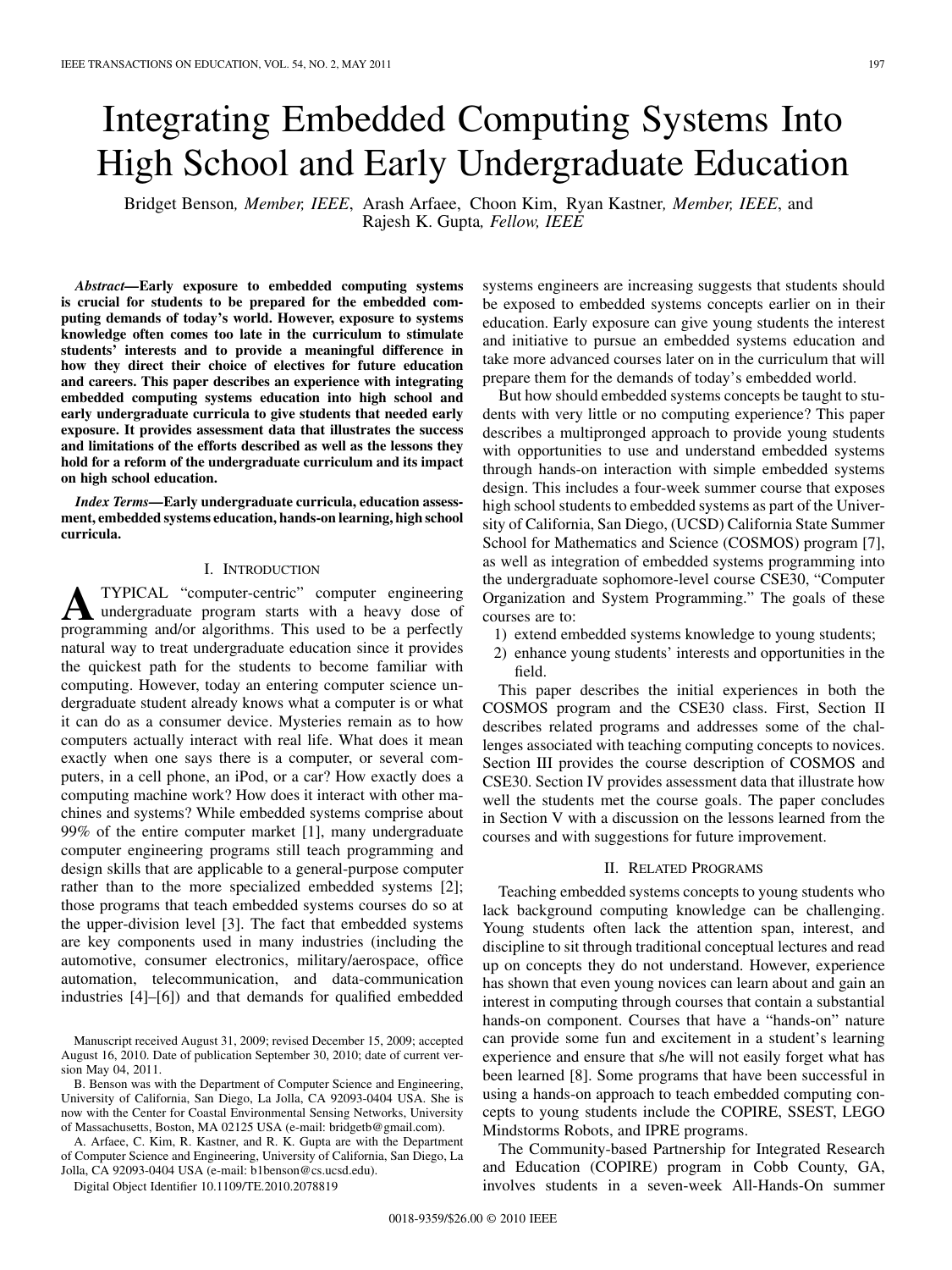academy with the goals of extending embedded systems research/knowledge to high school students and enhancing these students' interests and opportunities in the field [9]. Japan's Summer School on Embedded System Technology (SSEST) program is intended for young students already pursuing a computer science education. Its main objective is to solve the problem of the scarcity of embedded system developers in Japan [10] by imparting basic knowledge and techniques of the whole embedded system development process to their young students [11] through a hands-on approach. LEGO Mindstorms Robots [12] and the Institute for Personal Robots in Education (IPRE) [13] also take a hands-on approach, focusing on using robots to make computer science education more fun and effective for all education levels.

Thus, COSMOS and CSE30 focus on providing young students opportunities to use and understand embedded systems through hands-on interaction with simple embedded system design.

## III. COURSE DESCRIPTION

#### *A. COSMOS*

COSMOS is a four-week residential summer program open to high school students, ranging from those entering 9th grade through those exiting 12th grade, with demonstrated interest and achievement in math and science. COSMOS students enroll in one of eight academic core content courses called "clusters" for the duration of the four-week program. Each cluster is designed and taught by UCSD faculty, lecturers, researchers, and graduate students.

The summer of 2008 was the first summer an embedded systems "cluster" was offered as part of the COSMOS program. The course was designed around six hands-on embedded systems labs that made use of the Cypress Semiconductor CY3214 and CY3209 Development kits [14], inexpensive development kits that offer all the capability needed to build simple embedded systems. The following six lab assignments were adapted from Cypress tutorials. These labs were supplemented with lectures on embedded systems concepts and the C programming language to give the students the tools they would need to complete the assignments.

- 1) *Pushbutton and Lights*: The objective of this assignment was to introduce students to the CY3209 development board and Cypress's PSOC Designer 5 development environment and PSOC Programmer ver. 3.0. Students learned the design flow of a PSOC board by designing a simple project to use a pushbutton input to control LED outputs. No prior programming experience was necessary as the students could design the entire system through the use of a GUI.
- 2) *I2C Slave and Master Communication*: The objective of this assignment was to learn how to design an I2C Master and Slave communication between two PSOC modules. Students had to adjust the potentiometer on the slave and observe the master's multidigit LED display and the slave's LED change in response to the changes in the potentiometer. Again, the entire system was designed through a GUI.
- 3) *Pushbutton Counter Implementation*: The objective of this assignment was to learn how to write C code for an embedded environment and get it to run on the CY3214 de-

velopment board. The students had to write code to count the number of pushbutton inputs and alter the LCD display and LEDs based on this count.

- 4) *USB Interface Design*: The objective of this assignment was to learn how to design a USB interface between the PSOC CY3214 and a personal computer (PC). The students had to click buttons on a PC client program and see the corresponding LEDs on the CY3214 light up. Students could also manually turn LEDs on or off on the CY3214 and see the corresponding buttons light up on the PC client program.
- 5) *CapSense Input Design*: The objective of this assignment was to learn how to incorporate the CapSense button input on the CY3214. The students wrote C code to have the LCD show "Button Pressed" when the CapSense button was pressed and show a sliding bar graph on the LCD as the student moved his/her finger across the CapSense slider.
- 6) *Wireless USB (WUSB) Master and Slave Design*: The objective of this assignment was to learn how to design a wireless USB Master and Slave communication protocol between two CY3209 modules. This lab assignment was very similar to Lab #2 in that the students adjusted the potentiometer on the slave device to observe changes in the master's multidigit LED display and slave's LED.

By the end of the course, each student was expected to have completed each lab assignment and used the knowledge they learned in the lab to develop their own embedded systems group project with one or more of the development boards.

The COSMOS embedded systems course met Monday, Wednesday, and Friday mornings (9 a.m.–12 p.m.) for lecture, and every weekday afternoon (1–4 p.m.) for lab, to ensure ample time for the hands-on laboratory component of the course. During the last week of the course, Monday, Wednesday, and Friday morning sessions were also spent in the lab to give students sufficient time to work on their group projects. Students spent Tuesday and Thursday mornings in a scientific communications class to improve their oral and written communication skills. Most of the students completed the six lab assignments between the second and third week of the course and thus spent one to two weeks on their final group projects. Each group was required to demo their project and create a PowerPoint presentation and poster of their project. They presented their projects to the entire class on the last day of the course and displayed their posters for the COSMOS Open House for their parents, staff, faculty, and community members.

## *B. CSE30*

CSE30, "Computer Organization and Systems Programming," is a required course for all UCSD computer science undergraduates. It teaches the ability to program in assembly, reinforces C programming concepts, and provides an introduction to computer organization. The course has two prerequisites: basic Java programming (CSE8 series) and basic data structures (CSE12). CSE30 is a prerequisite for a number of upper-division courses including "Computer Architecture," "Compilers," and "Operating Systems." The course has been a favorite course among undergraduates, taught for the last five years by Mr. Rick Ord, a UCSD lecturer who has received numerous teaching awards.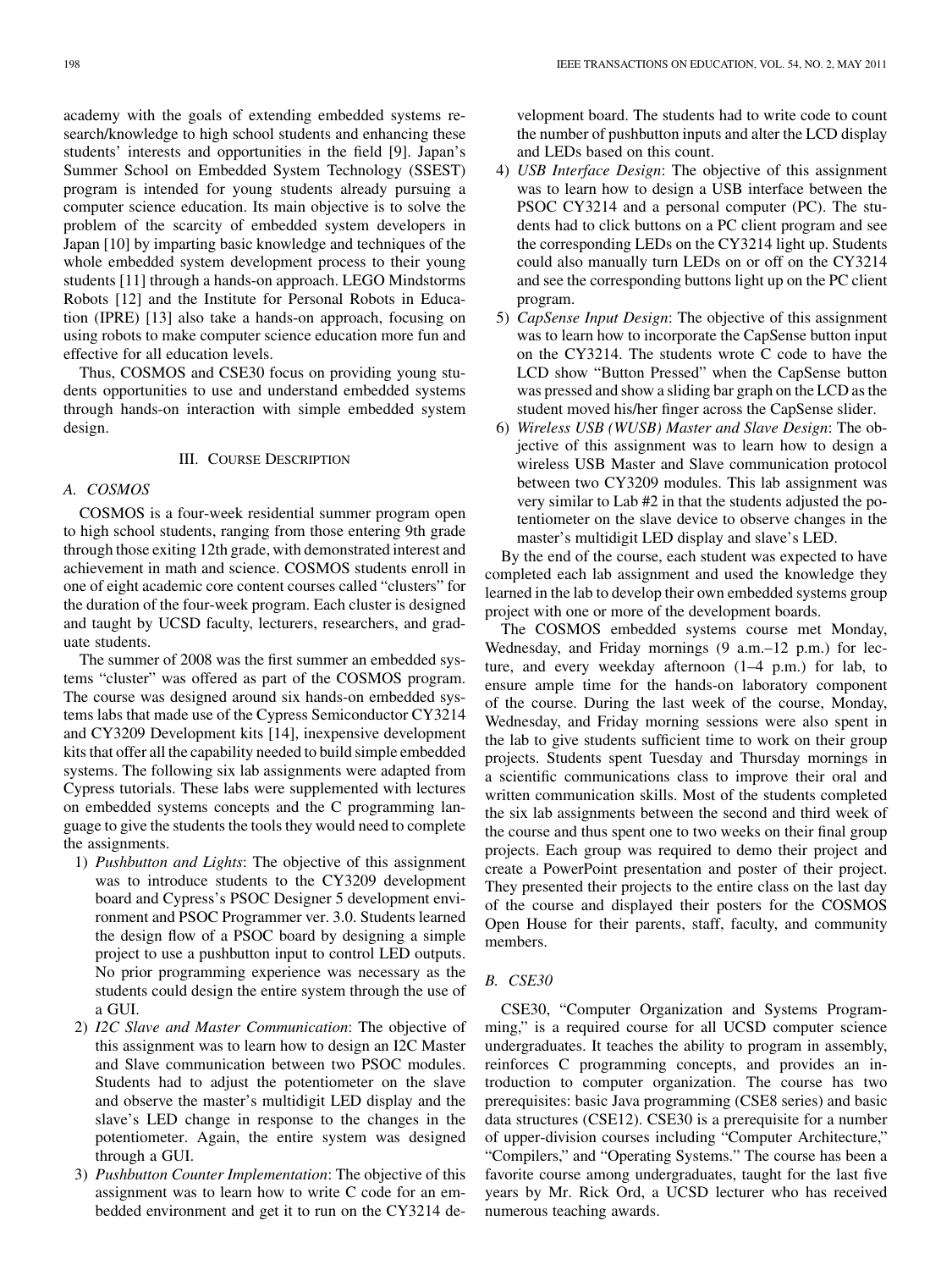In the Winter and Spring quarters of 2009, two variations of CSE30 were offered: CSE30-A, the class in its current form, and CSE30-B, the class augmented with an embedded systems component. CSE30-B included embedded system labs to teach the basic principles of using and programming the Cypress development boards. The CSE30-A courses were taught by Mr. Rick Ord, while the CSE30-B courses were taught by Prof. Ryan Kastner and Prof. Rajesh Gupta in the Winter and Spring quarters, respectively.

The two variations of the courses taught the same basic principles. These include an introduction to computer organization, translations of C to assembly (and vice versa), and basic memory management. The CSE30-A class focused more on systems programming; it used the SPARC assembly language and involved the integration of C and assembly code on assignments that run on Sun servers. The CSE30-B class taught MIPS assembly using a simulator and introduced the Cypress embedded systems development boards for programming assignments and final class projects.

## IV. ASSESSMENT

In order to assess the effectiveness of the COSMOS and CSE30 courses on accomplishing the goals presented in Section I, each student was evaluated on their labs and final projects and given a post-course survey. For the 2008 and 2009 COSMOS courses, the survey included five open-ended questions and 12 questions that required a numerical response on a Likert scale (1—Strongly Disagree, 2—Disagree, 3—Neutral, 4—Agree, 5—Strongly Agree) [16]. The survey was distributed to the 2008 class by e-mail 10 months after the course had ended, and was distributed to the 2009 class in person on the last day of their course. Fourteen out of 21 students responded from the 2008 class, and 15 out of 20 students responded from the 2009 class. For the Spring CSE30-A and CSE30-B courses, the survey included four open-ended questions and 11 questions that required a numerical response on the Likert scale. These surveys were distributed as part of the final exam in each course, thus all 38 students in CSE30-A and all 19 students in CSE30-B completed the surveys.

The responses from the questions that required numerical responses on the Likert scale were grouped into three categories: Disagree (Strongly Disagree and Disagree), Neutral (Neutral), and Agree (Strongly Agree and Agree), as a student's extent of agreement or disagreement may vary each time s/he takes the same survey. The percentages of students who agreed, disagreed, or had no opinion (neutral) for each question was determined, and the "average" response was calculated by assigning 0 for Disagree, 0.5 for Neutral, and 1 for Agree. No statistics were computed on the results as the sample size was small. The following sections report an evaluation of the student's labs and final projects and a subset of the numerical results from the surveys.

# *A. COSMOS*

In the 2008 and 2009 COSMOS courses, all students successfully completed all six lab assignments (described in Section III) and a final group project. The group projects ranged in complexity from small modifications to the lab assignments to entirely new embedded system designs, depending on the skill

Fig. 1. COSMOS student final group projects.

level of the students in the group. Each student was very proud of the work they had done, and the faculty, staff, and students were all very impressed with the innovation and quality of work the students produced in just a four-week period. The following are a few of the projects designed by the COSMOS students, shown in Fig. 1.

- 1) *Tilt-Controlled Vehicle*: The most advanced group of students designed a remote-controlled vehicle, which made use of three CY3209 boards. Two boards made up the "body" of the car and were used to control the servomotors that powered the vehicle. The third board, connected to the "body" via WUSB, was used as the vehicle controller. The students used the accelerometer on the controller board to control the direction and speed of the vehicle.
- 2) *Growling Bear*: The students put a capacitive sensor inside a small stuffed bear and connected the sensor to a CY3214 board. When a student stroked the bear, the bear would make a happy growling sound. If the bear was left alone for too long, it would make an angry growling sound.
- 3) *Light Dimmer*: The students used the CapSense slider on the CY3214 board to act as a light dimmer. As they slid their finger across the slider to the right, a row of LEDs would become brighter, and as they slid their finger across the slider to the left, the row of LEDs would become dimmer.
- 4) *Relaxation Goggles*: The students made a pair of relaxation goggles out of safety goggles, six LEDs, duct tape, and wire. They connected the LEDs on the goggles to the CY3214 board and allowed the user to control the rate at which the LEDS blinked by selecting different buttons on the board. These different rates corresponded to the dominant frequency of brain waves during states of deep sleep, rest, relaxation, and alertness.
- 5) *Electronic Keyboard*: The students made a single-octave keyboard out of copper tape mounted on Plexiglas. The copper tape "keys" acted as their own capacitive sensors. They connected the copper keys to the CY3214 board and programmed the board to play different notes when different keys were pressed.

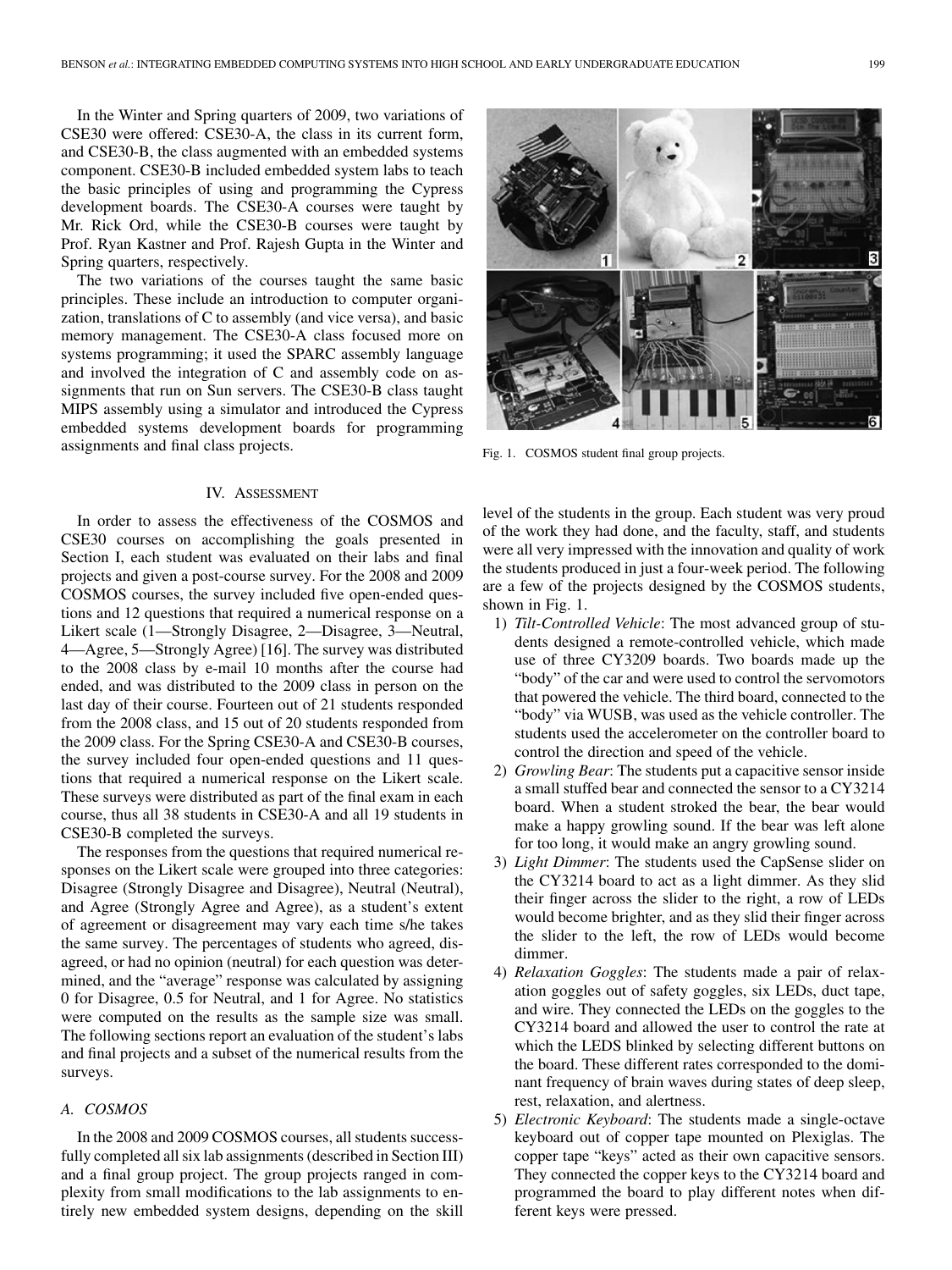count appeared on the LCD. The completion of all the labs and the success of the projects illustrate COSMOS did impart embedded systems knowledge to young students.

Fig. 2 reports the results of the survey questions related to enhancing young students' interests and opportunities in the field. The solid bars on the left show the responses from the 2008 class, and the patterned bars on the right show the responses from the 2009 class.

More than 50% of the students who responded to the survey from both years agreed that their COSMOS experience helped them decide what field to pursue in college, whether it be to continue in the field of computer science/engineering or to study a completely different field. Some of the students who reported a neutral response said that COSMOS made them more confused about what to study in college because it opened their eyes to more possibilities. Some of the students who disagreed with the statement said they already knew they wanted to pursue computer engineering or a related field before they started COSMOS.

Of the students from the 2008 class, 100% were in agreement with the statement that "My experience in COSMOS made me excited about embedded systems," and 100% of the students from the 2009 class were either in agreement with or neutral about the same statement. The stronger agreement from the 2008 class may have been due to the fact that they completed the survey 10 months after their course and looked back at the course with fond memories, whereas the students in the 2009 class completed the survey on their last day of the class when they were still having problems with their final projects.

More than 50% of the students from each year agreed that they would not have known anything (or known very little) about embedded systems had they not taken the COSMOS embedded systems course. This result illustrates that the COSMOS course provided the desired early exposure to embedded systems that most of the students would not have otherwise received.

Finally, the large majority of the students from the 2008 class had already described their COSMOS experience on a college application, job application, grant, or scholarship application at the time they had completed the survey. Six of those students started college in Fall 2010, attending: the University of California, Los Angeles (UCLA)—Computer Science; UCLA—Computer Engineering; UCSD—Computer Science; University of California, Berkeley—Electrical Engineering and Computer Science; Massachusetts Institute of Technology (MIT)—Computer Science. Also, at the time of the survey, all of the students who responded from the 2009 class planned to describe their COSMOS experience on a college application, job application, grant, or scholarship application. This result illustrates that COSMOS may play a role in securing a student's advancement in higher education.

## *B. CSE30*

Just as in the COSMOS course, the students in the Winter and Spring 2009 CSE30-B classes successfully completed their lab assignments and final projects, thus demonstrating increased knowledge in the field of embedded systems. The final projects were of similar caliber to those of the COSMOS courses and thus are not described here. Fig. 3 reports the results for the survey questions related to assessing the effect of the CSE30 course on enhancing young students' interests and opportunities in the field. The solid bars on the left show the responses from CSE30-A (the course without the embedded systems component), and the patterned bars on the right show the responses from CSE30-B (the course with the embedded systems component). The text in parenthesis in the figure caption addresses how the question was posed differently to the CSE30-B class.

There was almost no difference in the percentage of agreement and disagreement to the statement "CSE30 increased my confidence in my decision to be a computer science major," suggesting that whether the course contained embedded systems material or not, the majority of students wished to continue to pursue their chosen major.

COSMOS experience helped me decide what field to pursue in college; 2) My experience in the COSMOS embedded systems cluster made me excited about embedded systems; 3) I would not have known anything (or known very little) about embedded systems had I not taken the COSMOS; 4) I described (plan to describe) my COSMOS experience on a college application, job application, or grant/scholarship application.

6) *Stopwatch*: The students created a stopwatch on the CY3214 board. One pushbutton acted as the start/stop button, and another as reset. The hour, minute, and second

Fig. 2. COSMOS survey responses to the following questions: 1) My

Fig. 3. CSE30 survey responses to the following questions: 1) CS30 increased my confidence in my decision to be a computer science or engineering major; 2) The programming assignments using Unix (The hands-on lab assignments using the microcontroller boards) got me excited about working with systems programming (embedded systems); 3) I can foresee describing an exercise or project I worked on in CS30 to a potential employer, scholarship, or grad school application.



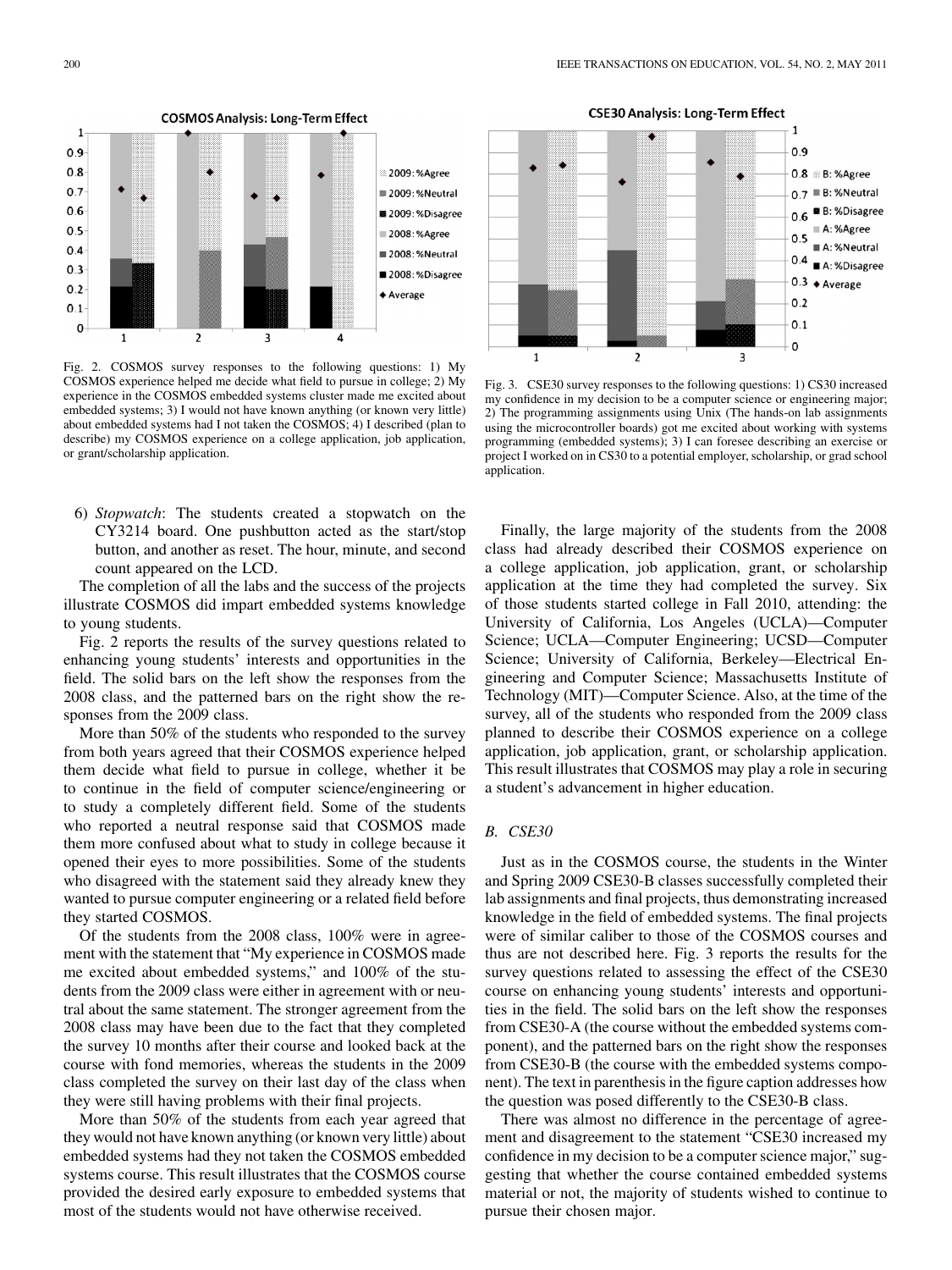The next statement was posed differently to the two courses to better reflect their specific course material: CSE30-A focused more on systems programming labs (using Unix, C, assembly, library routines, etc.), while CSE30-B focused more on embedded systems labs. The figure shows that students in the CSE30-B class were overall more excited about the course material than those in the CSE30-A class.

More than 60% of the students in CSE30-B responded that they could foresee describing an exercise or project they worked on in CSE30 to a potential employer, scholarship application, or grad school application, while almost 80% of the students in CSE30-A responded in a similar manner. It was expected that students in CSE30-B would have responded more positively to this statement as their hands-on assignments with the microcontroller boards would show knowledge of both hardware and software design. However, as this was the first time CSE30-B was offered, its inefficiencies may have hampered students in gaining the intended benefit of the course.

## V. DISCUSSION

The assessment data illustrate that COSMOS was a success. The course made the large majority of students excited about embedded systems and exposed more than half the students to a field they would have otherwise known very little about. It helped the majority of the students decide what fields to pursue in college and provided a great experience for students to describe on their college, job, or scholarship applications. Although the outcome of the course was extremely positive, the course presented some valuable lessons about how to teach the course better in the future.

*1) Programming Experience:* In 2008, students who had no programming experience prior to the course struggled a lot more with the lab assignments and the projects. Although the lectures and workshops on programming were useful, it was impossible to expect a student to be able to write a full C program by the end of a two-week period without prior programming experience. Though the students still enjoyed the course, trying to learn programming and design small embedded systems at the same time was a bit overwhelming for them. The assessment data revealed that the majority of the students would have liked to have had more programming assignments, presumably to improve their mastery and understanding of programming concepts. However, it is impossible to spend more time on programming in just a four-week period; thus, some basic programming knowledge should be a prerequisite for the course so that students can focus more on embedded system concepts rather than on semantics of programming. The COSMOS staff focused harder on selecting students with some programming experience for the 2009 COSMOS. The results were better, though there was still a large discrepancy between those with programming experience and those without it. Unfortunately, this discrepancy is hard to correct in such a short time frame. However, the Scratch [17] programming environment did prove to be a useful tool in the 2009 class and thus will be used in future COSMOS programs to teach the basics of programming. Scratch allowed those with substantial programming experience to produce very interesting projects while giving those less experienced students an introduction to basic programming concepts.

*2) Lab Assignments:* In 2008, the first few labs contained step-by-step instructions on how to implement the desired embedded design. The instructors then asked the students to try reading through online tutorials on the third assignment to give them practice in learning how to find references and help for projects on their own. This proved to be an overoptimistic approach because the manuals and application notes the students were able to find often contained too much jargon, making the document inaccessible to neophytes. The instructors quickly determined that they had to keep all lab assignments at a level students could understand to keep them interested. This discrepancy was corrected for the most part in the 2009 COSMOS by creating six labs with step-by-step instructions, which resulted in a much smoother time for all students, though they still experienced their share of difficulties. This is to be expected and is likely largely unavoidable. Instructors also provided advanced exercises for each of the labs to make sure that the more advanced students were not "bored." This was very successful, and many students made enhancements above and beyond those that were suggested.

*3) Lectures:* As expected, limiting the lecture content and allowing for more hands-on work with the development boards proved more interesting and useful to the high school students. As related programs suggest, young students have a very short attention span, and trying to get material across to them in a conventional college lecture setting is difficult. Students were much more excited about going to lab and "playing" with the boards and were very quick to pick up concepts they experienced firsthand through experimentation rather than through lecture content. The assessment data suggests that the next COSMOS course should have even more lab assignments and fewer lectures, as illustrated by the students' strong agreement with the statement "I would have liked to spend more time working with the Cypress boards."

The assessment data also illustrate that the experiment with adding embedded systems concepts to the CSE30 class was somewhat successful, as the majority of students became excited about embedded systems as a result of working with the Cypress boards. However, the students' open-ended comments suggested that the course could be greatly improved with increased organization, more access to teaching assistants (TAs) or the instructor, and more hands-on lab experience with the development boards. As discovered in COSMOS, providing a hands-on lab experience for entry-level students requires a lot of support; at least two TAs per 20 students is necessary. In future course offerings, CSE30 will use the six step-by-step labs from the 2009 COSMOS as weekly projects. The students will be encouraged, but not required, to perform the follow-up enhancements and will be given bonus points for any additional work. Project work beyond this will not be included in CSE30 due to the lack of teaching resources. Project-based classes are a substantial undertaking and are difficult to manage for an introductory-level required course. A follow-up project-based class (CSE145) was offered for the first time in Spring 2010 to allow students to develop projects of their choosing in a small team environment. Enrollment in this class was limited to ensure an appropriate TA-to-student ratio.

The authors have continued to incorporate embedded systems into the high school and early undergraduate curriculum by assisting a local high school to set up a COSMOS-like course